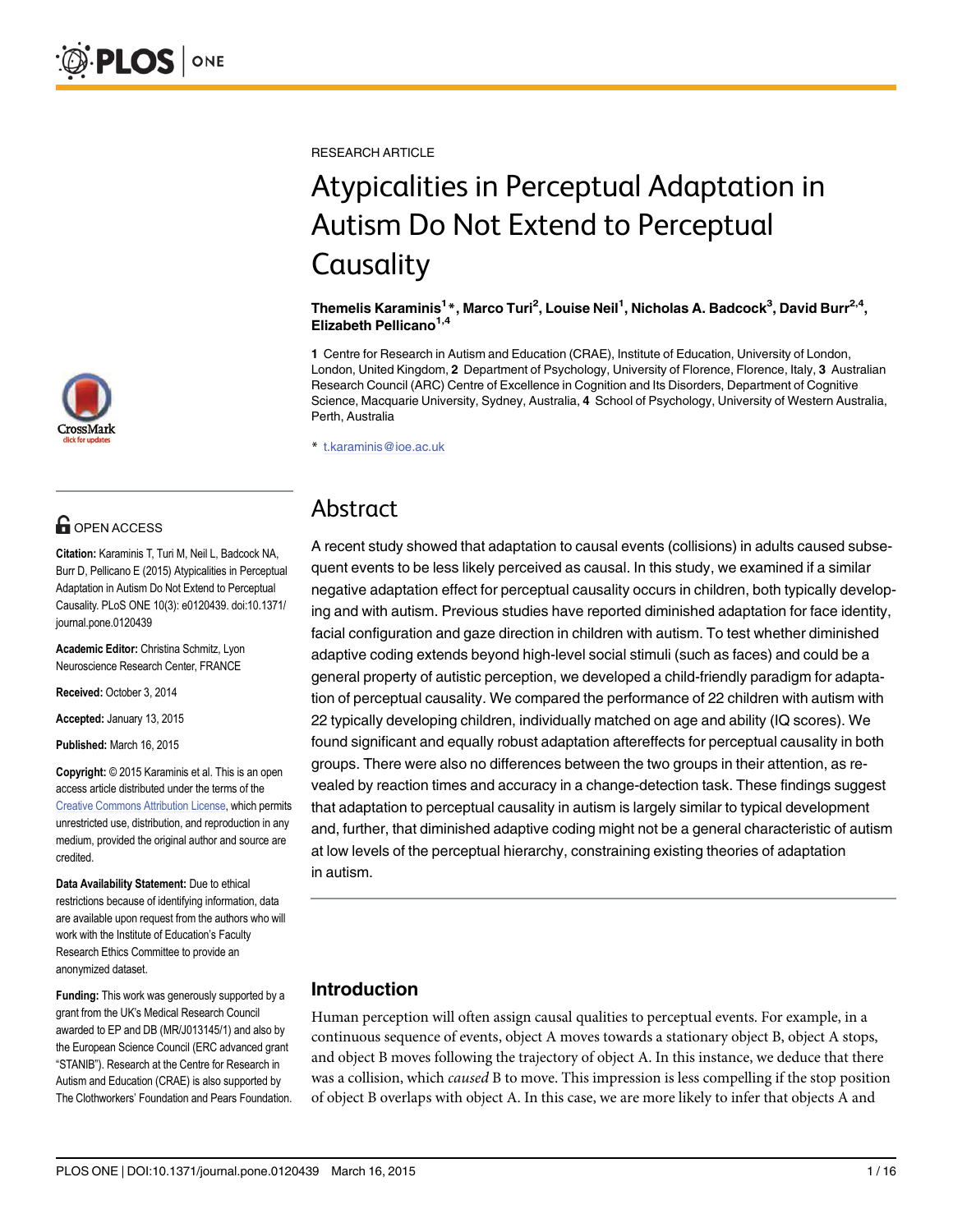<span id="page-1-0"></span>

The funders had no role in study design, data collection and analysis, decision to publish, or preparation of the manuscript.

Competing Interests: The authors have declared that no competing interests exist.

B move within different depths in the perspective of the visual scene and that the movement of object B is non-causal, i.e., unrelated to the movement of object A. This ability to form rapid causal judgements for perceptual events, referred to as *perceptual causality*, enables us to encode an inherently complex and dynamic physical environment as a coherent flux of related events [[1](#page-13-0), [2\]](#page-13-0). It is also an ability that is observed early in development—even 3-year-olds can use temporal cues to discriminate between causal and non-causal physical events [[2\]](#page-13-0), while habituation paradigms show that 9-month-old infants are sensitive to causality [[3](#page-13-0)].

Many studies have suggested that perceptual causality relies upon low-level perceptual processes ('early' stages of vision), despite the fact that it involves inferences, which are typically associated with high-level cognition ( $[4, 5]$  $[4, 5]$  $[4, 5]$  $[4, 5]$ ; but see also  $[6]$  $[6]$ , for alternative accounts). A recent study by Rolfs, Dambacher, and Cavanagh [[1](#page-13-0)] provided evidence for the involvement of lowlevel processes in perceptual causality based on visual adaptation. Adaptation is a form of short-term neuronal plasticity, in which recently experienced stimuli affect the sensitivity of neurons, which in turn affects the perception of subsequent stimuli (e.g., [\[7](#page-14-0)]). Laboratory demonstrations of adaptation can be used to reveal neuronal populations specialised in the processing of particular dimensions of sensory input (e.g., colour).

Rolfs et al. [[1](#page-13-0)] recently demonstrated a so-called negative adaptation aftereffect for perceptual causality in typical adults. After prolonged exposure (adaptation) to causal events, similar to the launches described in the example above, adults produced more judgments of perceptual events (test events) as non-causal. It was unlikely that the aftereffect was driven by other properties of the stimuli (e.g., size, timing of movements) because prolonged exposure to other similar stimuli did not create the impression of causality. The authors also considered conditions in which adaptation and test stimuli were presented in different combinations of spatial and retinal coordinates. An aftereffect appeared only when test events coincided with adaptation stimuli in retinal coordinates, that is, the effect was retinotopic. Retinotopy is suggestive of a reference frame shared by the retina and the visual cortex and is therefore a key characteristic of processes of the early stages of visual processing [[8](#page-14-0)]. Rolfs et al.'s [[1](#page-13-0)] retinotopic manifestation of the aftereffect provides evidence that low-level perceptual processes underpin the perception of causality in this task.

In the current study, we examined whether children with autism show adaptation to perceptual causality. Autism is a neurodevelopmental condition characterised by a range of social difficulties, as well as non-social symptoms, including repetitive behaviours and restricted activities and unusual reactions to sensory input. These latter sensory sensitivities, which include hypersensitivities to sensory input, as well as hyposensitivities and sensory seeking behaviours, which have only recently been included in the diagnostic criteria for autism (DSM-5; [\[9\]](#page-14-0)), represent some of the most puzzling features of the condition [[10](#page-14-0)].

There is renewed interest in these symptoms from researchers, prompted largely by the possibility that the sensory and other non-social symptoms of autism might be caused by fundamental differences in sensation and perception. We have suggested previously that atypicalities in adaptation, which is held to pose numerous functional advantages (e.g.,  $[7]$  $[7]$ ), might be one such difference [[11](#page-14-0), [12](#page-14-0)]. Adaptation helps to improve neuronal efficiency by dynamically tuning its responses to match the distribution of stimuli to make maximal use out of the limited working range of the system  $[13, 14, 15]$  $[13, 14, 15]$  $[13, 14, 15]$  $[13, 14, 15]$  $[13, 14, 15]$ . Any failure to continuously adapt to the current environment should also increase the transmission of redundant information, rendering one less able to distinguish irrelevant from relevant stimuli: which would have profound effects for how an individual might perceive and interpret incoming sensory information.

Research has shown much empirical support for this hypothesis—at least for high-level social stimuli. Children with autism have been found to show diminished adaptation in the coding of facial identity ([\[11\]](#page-14-0); though see [[16](#page-14-0)], in adults with autism), facial configuration [[17](#page-14-0)] and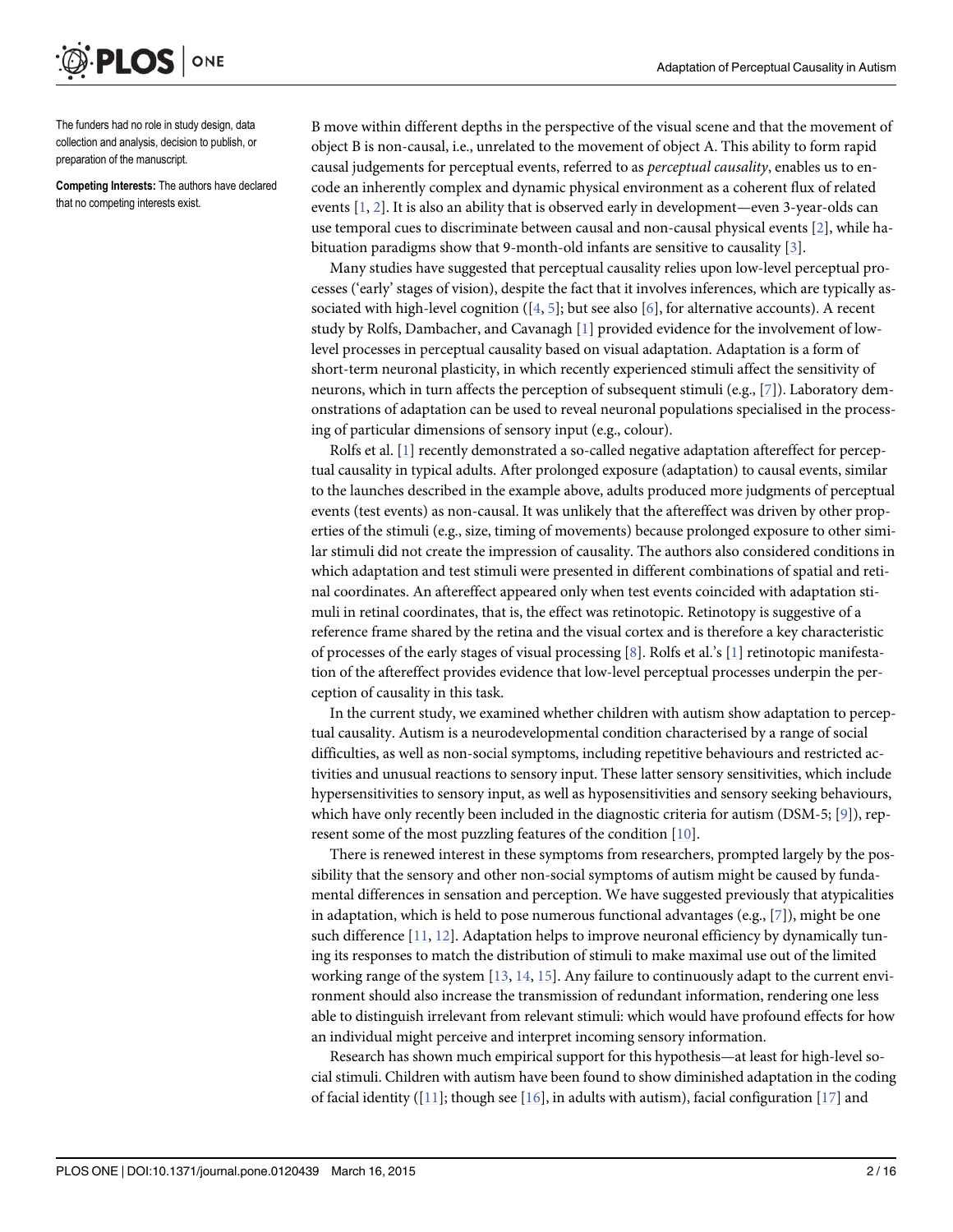<span id="page-2-0"></span>eye-gaze direction [[18](#page-14-0)], while adults with autism have been found to present atypical adaptation to emotional categories (e.g., happy, sad;  $[19]$ , but see also [\[16\]](#page-14-0), for an account suggesting more general difficulties in the use of emotional labels). Adaptation to facial identity was also attenuated in relatives of children with autism compared with relatives of typical children, pointing towards the possibility of reduced adaptation as a potential endophenotype for autism [[20](#page-14-0)].

These findings suggest that individuals with autism show diminished adaptation for highlevel stimuli, at least those with social relevance. Since adaptation is ubiquitous in perceptual systems, these findings further raise the possibility that a reduced ability to adapt flexibly to incoming sensory input might be pervasive in autism.

Here we tested this possibility by examining adaptation to perceptual causality in children with autism. We chose perceptual causality for two reasons. First, and as discussed earlier, the retinotopic manifestation of the aftereffect in Rolfs et al. [\[1](#page-13-0)] provided definitive evidence that perceptual causality is indeed supported by mechanisms of low-level vision. Second, the fact that the low-level retinotopic brain areas in Rolfs et al. [\[1\]](#page-13-0) paradigm detected and adapted to high-level dynamic features of the visual input, namely, causal interactions in dynamic scenes, was intriguing. Interestingly, Congiu, Schlottman, and Ray [\[21](#page-14-0)], have shown that school-age children with autism are just as able as their typically developing peers in recognizing perceptual causality (though see [[22](#page-14-0)] for some difficulties in younger children with autism). An adaptation paradigm for perceptual causality would therefore allow us to focus on potential differences related to the adaptive coding of a process in low level-vision in school-age children with and without autism, rather than their ability to form causal judgements per se.

To this end, we developed a child-friendly paradigm for perceptual causality, similar to Rolfs et al.  $[1]$  $[1]$  $[1]$ . Our paradigm was based on simple animations with two identical squares, which could appear as causal (involving a collision causing a 'launch' movement) or non-causal (involving a 'pass' movement of one square next to the other square). During the adaptation phase, children received a period of prolonged exposure to causal events and were subsequently tested on their ability to perceive causality. If diminished adaptation in autism (i.e.,  $[11, 18]$  $[11, 18]$  $[11, 18]$ ) extends to low-level vision, then children with autism should show a negative aftereffect for perceptual causality (elevated rates of non-causal responses after prolonged exposure to causal events), albeit of a lesser degree than typical children of similar age and ability.

We were also careful to monitor attention during the task. Attention can impact upon the magnitude of the aftereffect  $[23, 24, 25]$  $[23, 24, 25]$  $[23, 24, 25]$  $[23, 24, 25]$  $[23, 24, 25]$  $[23, 24, 25]$ . In addition, as the aftereffect for perceptual causality in  $[1]$  $[1]$  $[1]$  was retinotopic (observed only when adapt and test stimuli were presented in the same retinotopic coordinates) it is essential that children maintain fixation. We controlled for attention and fixation by asking children to perform a secondary change-detection task (see also [\[26](#page-14-0)]), which required them to attend to a fixation point and report any colour changes during adaptation and test phases of the task. The change-detection task therefore allowed for the study of potential relations between the adaptive coding of perceptual causality and attention, at least as revealed by reaction times and accuracy in detecting colour changes.

#### Method

#### **Participants**

Participants' demographics are shown in [Table 1.](#page-3-0)

Children with autism. Twenty-two children with autism (19 boys) aged between 6 and 14 years ( $M = 11.16$ ;  $SD = 2.56$ ) were recruited via schools in London and community contacts. All children with autism had been previously diagnosed with autism  $(n = 15)$  or Asperger syndrome (n = 7) by independent clinicians. Children were administered the Autism Diagnostic Observation Schedule—Generic (ADOS-G;  $[29]$ ; n = 18) and parents also completed the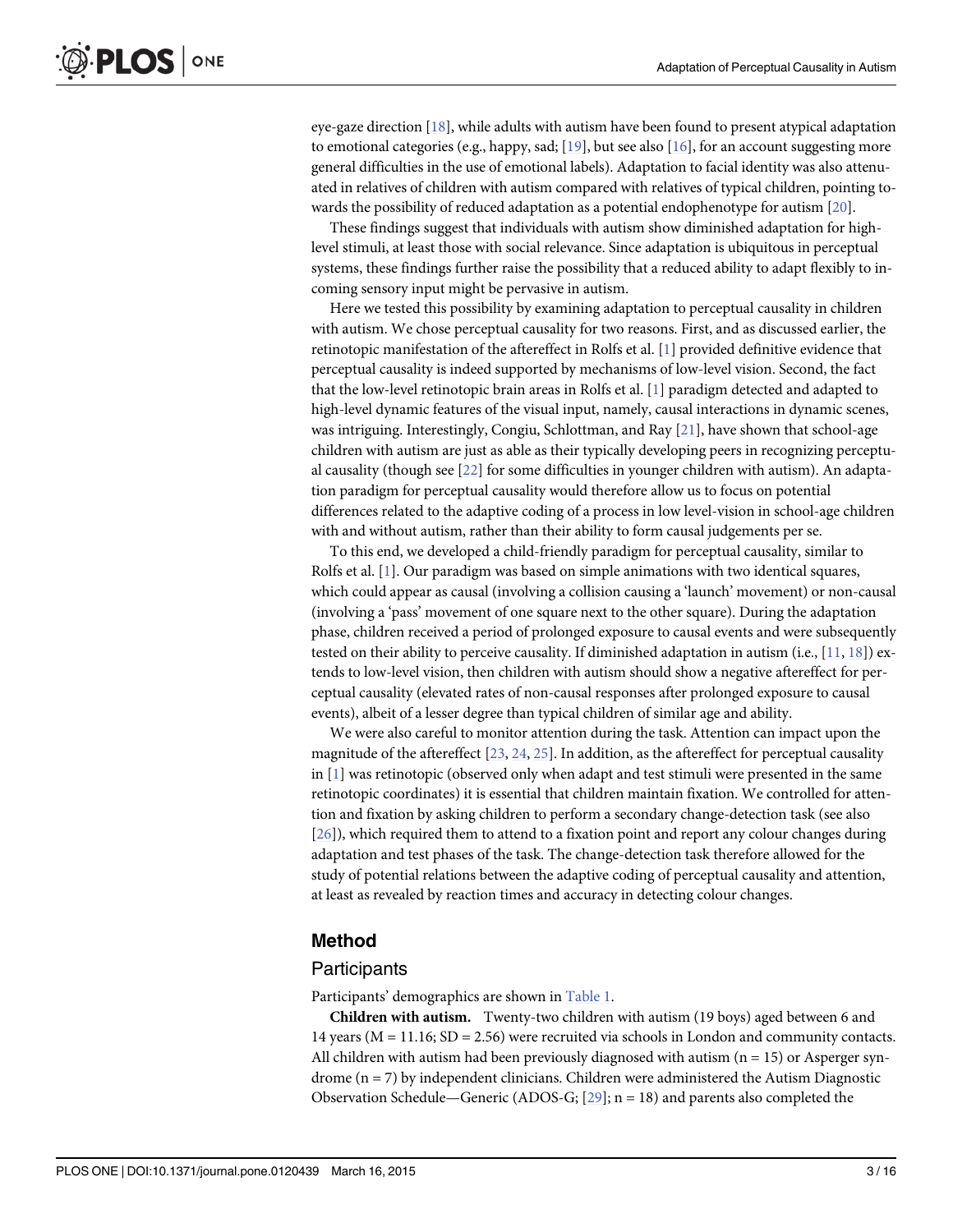| <b>Measures</b>             | <b>Children with autism</b> | Typically developing children |
|-----------------------------|-----------------------------|-------------------------------|
| N                           | 22                          | 22                            |
| Gender (n males: n females) | 19:3                        | 11:11                         |
| Age (years)                 |                             |                               |
| Mean (SD)                   | 11.16 (2.56)                | 11.08 (1.84)                  |
| Range                       | $6.37 - 14.70$              | 7.89-14.19                    |
| Verbal IQ <sup>a</sup>      |                             |                               |
| Mean (SD)                   | 98.77 (12.59)               | 102.04 (9.43)                 |
| Range                       | 74-122                      | 89-131                        |
| Performance IQ <sup>a</sup> |                             |                               |
| Mean (SD)                   | 101.45 (15.03)              | 101.45 (11.76)                |
| Range                       | $75 - 128$                  | 88-129                        |
| Full-Scale IQ <sup>a</sup>  |                             |                               |
| Mean (SD)                   | 99.95 (12.82)               | 101.45 (10.19)                |
| Range                       | $75 - 128$                  | $88 - 129$                    |
| SCQ score <sup>b</sup>      |                             |                               |
| n                           | 18                          | 15                            |
| Mean (SD)                   | 25.61 (8.31)                | 3.53(2.39)                    |
| Range                       | $11 - 44$                   | $0 - 9$                       |
| ADOS-G score <sup>c</sup>   |                             |                               |
| n                           | 18                          | $\Omega$                      |
| Mean (SD)                   | 9.33(2.74)                  | n/a                           |
| Range                       | $6 - 16$                    | n/a                           |

<span id="page-3-0"></span>[Table 1.](#page-2-0) Descriptive statistics for developmental variables for children with autism and typically developing children.

<sup>a</sup>Verbal, Performance and Full-Scale IQ were measured using the Wechsler Abbreviated Scales of Intelligence (WASI-II; [\[27](#page-14-0)])

<sup>b</sup>SCQ: Social Communication Questionnaire (score out of 40; [[28\]](#page-14-0))

<sup>c</sup>ADOS-G: Autism Diagnosis Observation Schedule-Generic (score out of 28; [\[29\]](#page-14-0))

doi:10.1371/journal.pone.0120439.t001

Lifetime version of the Social Communication Questionnaire (SCQ;  $[28]$  $[28]$  $[28]$ ; n = 18), a screening test for autism (see Table 1 for scores). Children were included in data analysis if they had an independent clinical diagnosis of autism and scored above threshold for an autism spectrum disorder (ADOS-G cut-off score  $= 7$ ; SCQ cut-off score  $= 15$ ) in at least one of these two measures [[30\]](#page-15-0). Thirteen children met criteria on both the ADOS-G and SCQ; four children met criteria on the ADOS-G only (including 3 whose parents did not complete the SCQ); and five children met criteria on the SCQ only (including 4 who did not complete the ADOS-G).

Typically developing comparison children. Twenty-two typically developing children (11 boys), recruited from local London schools, were individually matched with children with autism in terms of chronological age,  $t(42) = 0.10$ ,  $p = 0.92$ , verbal IQ,  $t(42) = 0.68$ ,  $p = 0.50$ , performance IQ,  $t(42) = 0.00$ ,  $p = 1.00$ , and full-scale IQ,  $t(42) = 0.77$ ,  $p = 0.45$ , as measured by the Wechsler Abbreviated Scales of Intelligence— $2<sup>nd</sup>$  edition (WASI-II; [[27](#page-14-0)]). All children were therefore considered to be cognitively able (verbal IQ, performance IQ and full-scale IQ scores  $>$  = 70). There was a significant difference in terms of gender,  $\chi^2(1, N = 44)$  = 6.70,  $p = 0.009$ , with more girls in the typical group than in the autism group.

Parents of typical children also completed the  $SCQ$  (n = 15). Their scores ranged between 0–9 (mean = 3.53, SD = 2.39), well below the cut-off point for autism  $[28]$  $[28]$ .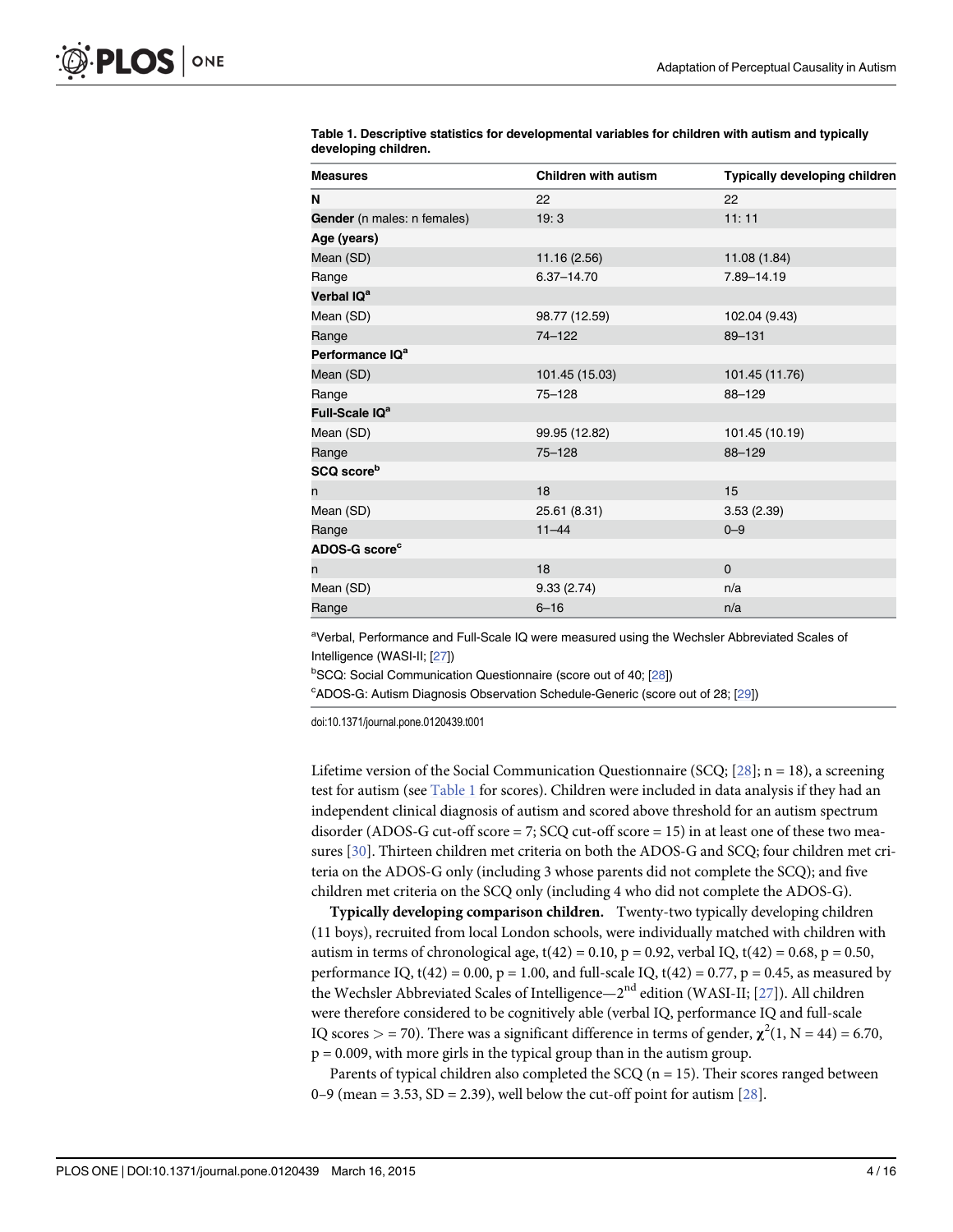<span id="page-4-0"></span>Exclusions. Eight additional children with autism and 18 typical children (when forming a pool of 45 typically developing children, from which the comparison group was selected) were tested but excluded from the analysis due to poor psychometric functions (see below). The rate of exclusions of children with autism due to poor psychometric functions was comparable to such exclusions in typical children,  $\chi^2(1, N = 94) = 0.08$ , p = 0.78. One further child with autism was excluded from the analysis due to poor performance in the change-detection task (0% accuracy in the post-adaptation phase, see below).

Ethics Statement. The study was conducted in accordance to the principles laid down in the Declaration of Helsinki. Parents of all children gave their informed written consent prior to their child's participation in the project and children gave their verbal assent. The Institute of Education's Faculty Research Ethics Committee approved all procedures (FPS456).

#### Stimuli

Adapt and test stimuli were two grey squares, each 2.0 x 2.0 degrees of visual angle. The two squares were places symmetrically on the horizontal plane with a centre-to-centre separation of 8.0 degrees of visual angle. Vertically, they appeared in the top-half of the screen, 5.0 degrees of visual angle above a centrally located fixation point. Stimuli were presented in a 15.6-inch LCD monitor with 1366 x 768 pixel resolution at a refresh rate of 60 Hz and mean luminance of 60  $\text{cd/m}^2$ . All children viewed the stimuli binocularly from a distance of 57 cm from the screen. We wrote our experiments in Matlab, using the Psychophysics Toolbox extensions [[31](#page-15-0), [32](#page-15-0), [33](#page-15-0)].

For the change-detection task (see below), the stimulus was a round fixation dot subtending 0.5 degrees of visual angle, which occasionally changed colour, from green to yellow.

#### Procedure

We measured children's judgements of perceptual causality with a child-friendly computer game that combined the primary causality-judgement task, and a secondary change-detection task, motivating children to attend to a fixation point at the centre of the screen. The general theme of the game was that children were members of a pirate crew, whose goal it was to recover the coins of a hidden treasure. The game consisted of three distinct phases ('Levels'), a preadaptation phase, an adaptation phase, and a post-adaptation phase, administered in this order within a single session. Below, we provide an overview of the two tasks, including how these tasks were combined in the three phases of our paradigm.

Causality-judgment task. The perceptual causality task was based on simple animations (test events) in which two identical squares moved to the right side of the screen in a 'relay race' fashion: square A moving towards square B and stopping at a position that overlapped with square B; square B starting moving immediately after square A stopped, to the same direction and with the same speed as square A. These animations appeared either as causal (involving a 'launch' movement) or as non-causal (involving a 'pass' movement of the first square next to the other square), depending on the amount of overlap between the two squares in the joint position of the two movements. At the end of the animations, the child was asked to identify the final position of the first square, supposed to hide a coin. Note that the instructions for the perceptual causality task included no linguistic terms related to types of movements or causality (e.g., 'square bumping onto/passing next to the other square') and that the child's judgements of perceptual causality were implicit (identifying a coin rather than labelling individual test events as 'causal' or 'non-causal').

During the adaptation phase, the child received a period of prolonged exposure to collision events (60 collisions, presented in pairs) and was subsequently retested on his/her ability to perceive causality (post-adaptation phase).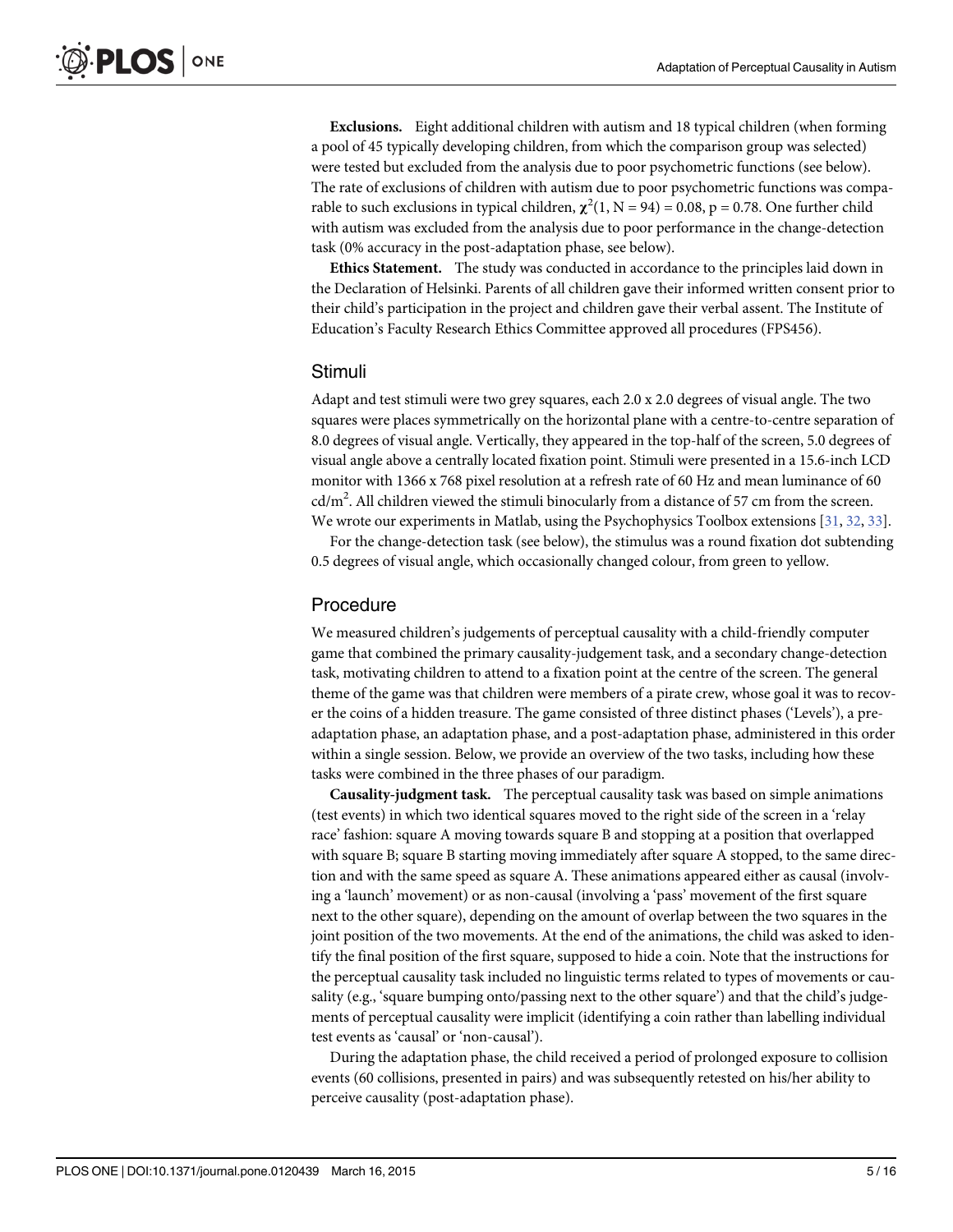<span id="page-5-0"></span>Change-detection task. In the change-detection task, the child was asked to respond to colour changes (from green to yellow) of the fixation point in centre-screen by pressing the spacebar. The fixation point returned to green after a response. In the pre-adaptation phase, colour changes of the fixation point occurred at the onset of each trial of the primary task, that is, each animation with the two squares. Responses were obligatory: the fixation point remained yellow (and the game did not move forward) until the child pressed the spacebar. This was to ensure that the test events of the perceptual causality task, which were presented subsequently (see detailed paradigm structure below), were shown after the child's attention had been directed to the centre of the screen. In the adaptation phase, colour changes occurred probabilistically and during one third of the adaptation trials of the primary task, that is, during one third of the pairs of collision events. Unlike the pre-adaptation phase, the fixation point returned to its initial green colour even if the child did not press the spacebar (a missed colour change). This was to ensure an uninterrupted period of exposure to collision events. In the post-adaptation phase, each animation of the causality judgement task included one to three colour changes. Two colour changes occurred probabilistically, one third of the time, during top-up adaptation events (pairs of collisions) that preceded animations of the causality judgement task (see detailed structure below). Similar to the adaptation phase, the fixation point returned to green even if the children did not respond to colour change. A third colour change occurred before each post-adaptation test event. Similar to the pre-adaptation phase, the fixation point remained yellow until the child pressed the spacebar.

The detailed structure of the three phases of our paradigm, resulting from the combination of the perceptual causality judgement task and the change-detection task in our paradigm is shown in [Fig. 1](#page-6-0) and was as follows:

Pre-adaptation phase. In the pre-adaptation phase ('Level 1'), the child was told s/he could gain coins in two ways, either by pressing the spacebar when the green dot in centrescreen turned yellow (change-detection task) or by identifying which of two squares had a coin in it (perceptual causality judgement task).

This phase included four demonstration trials and 50 test trials. Demonstration trials were used to ensure that the child understood the rules of the game and was able to respond correctly in easy conditions of the perceptual causality judgement task (values of surface overlap 0 and 1; see [Fig. 1D](#page-6-0)). Unlike test trials, demonstration trials included feedback, as the true content of the two squares was revealed to the child after his/her response. Demonstration trials were repeated (after a random permutation) if the child produced incorrect judgements in at least two of those. This applied to eight children with autism and three typically developing children. No more than one repetition was required for nine of these children (all three typical children and six children with autism), while three children with autism received an additional repetition of practice trials.

At the beginning of each pre-adaptation trial [\(Fig. 1A\)](#page-6-0), the child saw two squares moving to cover the images of a coin (left) and a recycle bin (right). Next, the green fixation point turned yellow, remaining so until the child responded to colour change by pressing the spacebar. The fixation point then returned to green, and the left square started moving towards the right square at a speed of 15 deg/sec. The left square stopped at a position that allowed for a targeted degree of surface overlap with the right square ('test event'; [Fig. 1D](#page-6-0)). Immediately after the left square stopped, the right square started moving in the same direction, with the same speed and covering the same distance as the left square. At the end of each pre-adaptation trial, both squares were at new positions (5.0 degrees of the visual angle above the centre, and 5.0 and 15.0 degrees of the visual angle to the right, for left and right square correspondingly). Two flashing labels, 'A' and 'B', also appeared on the left and the right square, respectively. The child pressed the A or the B key of the keyboard to indicate which square contained the coin.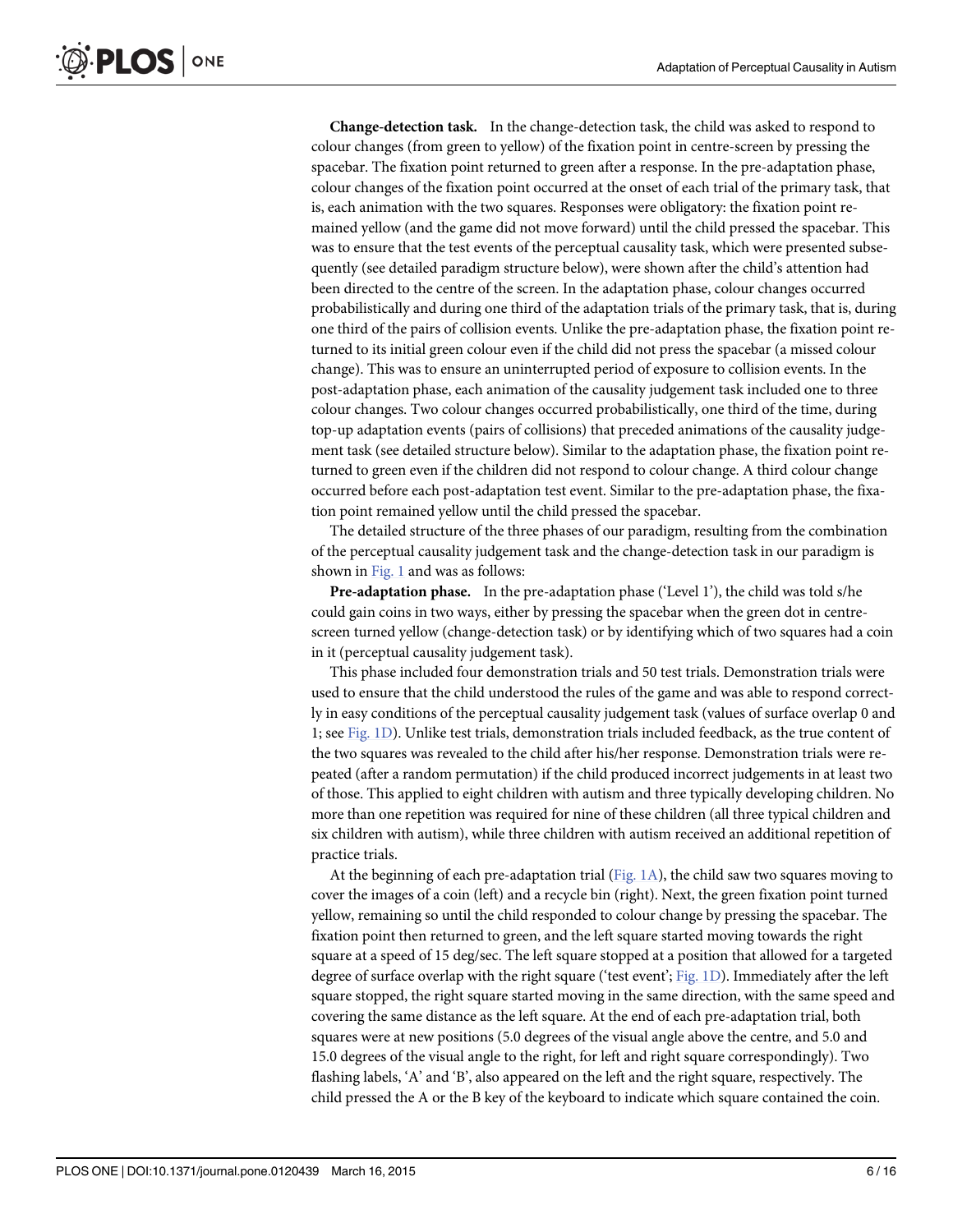<span id="page-6-0"></span>

[Fig 1. T](#page-5-0)ask structure and stimuli presentation. A: Pre-Adaptation phase; B: Adaptation phase; C: Post-adaptation phase; D: Range of surface overlap in test events.

doi:10.1371/journal.pone.0120439.g001

ONE

**PLOS I** 

The 50 test trials included random repetitions of seven conditions for the amount of surface overlap between the left squares when the movement of the left square stopped (-0.2, 0.0, 0.2, 0.4, 0.6, 0.8, and 1.0; see Fig. 1D). We expected the amount of surface overlap between the two squares to modulate the extent to which a given test event appeared as a 'launch' (causal movement of the second square) or a 'pass' (non-causal movement of first square). In trials where the surface overlap had values at the lower extreme of −0.2 or 0.0 (the left square not touching the right square when stopping or stopping immediately after touching the right square), the child should give 'A' or 'square on the left' responses in very high rates, that is, s/he should judge the test events mainly as causal (launches). In trials with substantial surface overlap with values at the upper extreme of 1.0 or 0.8 (the left square covering or almost covering the right square when stopping), the child should give high rates of 'B' or 'square on the right' responses, that is, judge test events mainly as non-causal (passes). The child's judgements of test events should be less definite in trials using intermediate values of surface overlap (partial overlap between the two squares, when the left square stops).

**Adaptation phase.** In the adaptation phase ('Level  $2$ '; Fig. 1B), the child was instructed to press the spacebar when the green dot turned yellow. S/he was also advised to watch carefully as the game became progressively more difficult. The adaptation phase comprised 30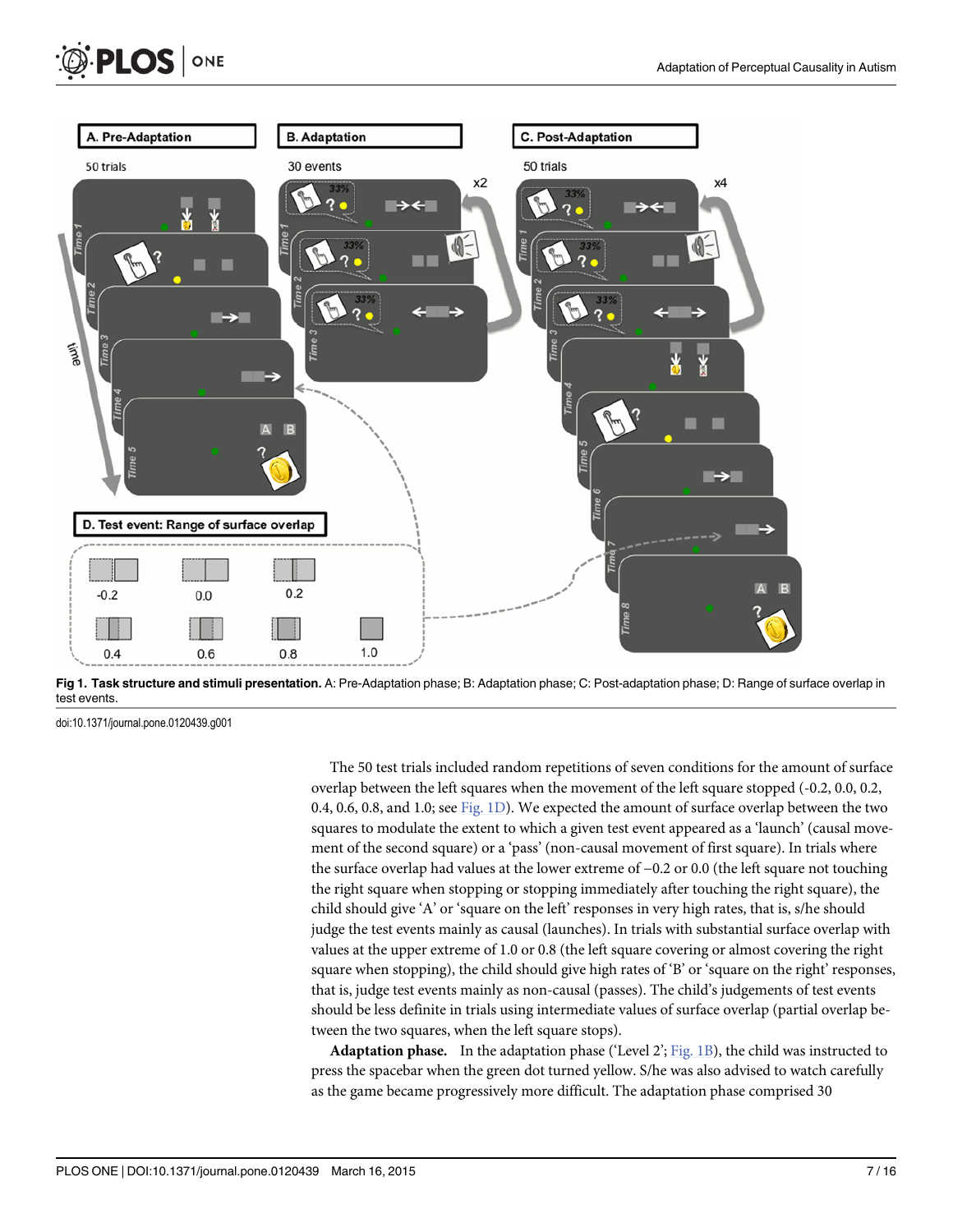<span id="page-7-0"></span>adaptation trials, where the two squares bounced back and forth towards each other at a speed of 15 deg/sec, and twice per trial, yielding 60 collisions in total. The fixation dot changed colour one third of the time (10 trials; see above). Adaptation trials had zero surface overlap between the two squares (the left square stopping immediately after touching the right square; see [Fig. 1B](#page-6-0)), clearly appearing as causal movements [[1\]](#page-13-0). To enhance this effect, collisions were also synchronised with a beep sound [\[34](#page-15-0)], 16ms in duration.

Post-adaptation phase. In the post-adaptation phase ('Level 3'), the child was given exactly the same instructions on how to win treasure coins as in the pre-adaptation phase. The postadaptation phase included 50 test trials (random repetitions of 7 values of surface overlap). Each post-adaptation trial (see Fig.  $1C$ ) began with top-up adaptation (4 collisions), which served to maintain adaptation [\[1](#page-13-0)]. Similar to the adaptation phase, the fixation point changed colour on one third of trials. The child responded by pressing the space bar as soon as s/he detected a colour change. After top-up adaptation, the child saw images of a coin and a recycling bin becoming covered by two new squares two new squares, and then the fixation point turned yellow, remaining so until they pressed the spacebar. As soon as the child responded to the colour change, the fixation point returned to green and the left square moved toward the right square, stopping next to it with a randomly selected degree of surface overlap. Next, the right square started moving towards the right hand side of the screen. At the end of the trial, labels 'A' and 'B' appeared on the two squares. The child indicated which of the two squares included a coin by making the appropriate keypress ('A' or 'B').

General procedure. Children were tested individually in a quiet room at the University, at school or at home. Testing on the experimental task lasted 15–20 min. The WASI-II and the ADOS-G were administered in later sessions.

#### **Results**

#### Causality-judgement task

Individual data from children with autism and typically developing comparison children were fit with cumulative Gaussian error functions (see example individual data in [Fig. 2](#page-8-0)). Three observers, blind to any demographic details of the participants, examined all fitted curves initially to exclude children whose data was poorly-fit in either the pre- or post-adaptation phases (see Participants section above). Eight children with autism were excluded from the data analysis due to poorly-fitting cumulative Gaussian error functions, as well as 18 typical children. For children included in the analysis, their individual data were well fit by cumulative Gaussian functions (autism group:  $R^2 = 0.94 \pm 0.05$ ; typical group:  $R^2 = 0.94 \pm 0.04$ ). The fits for the pooled group data ( $\underline{\mathrm{Fig. 3}}$  $\underline{\mathrm{Fig. 3}}$  $\underline{\mathrm{Fig. 3}}$ ) were excellent (both  $\mathrm{R}^2$  > .95).

As expected, adaptation to collision events caused elevated rates of non-causal responses (passes) in the post-adaptation condition. This pattern held for both groups and is evidenced in Figs. [2](#page-8-0) (individual data) and  $\frac{3}{5}$  $\frac{3}{5}$  $\frac{3}{5}$  (pooled data) by the shifting of psychometric functions during post adaptation (red arrows). The position of the psychometric curves can be quantified by the point of subjective equality (PSE), defined as the mean of the cumulative Gaussian function (the point where 50% of the responses were non-causal). We defined the adaptation aftereffect as the difference between the PSEs in the pre-adaptation and the post-adaptation conditions: PSEpre −PSEpost.

[Fig. 4](#page-9-0) shows the magnitude of the aftereffect for children with autism  $(M = 0.07, SD = 0.11)$ and typically developing children  $(M = 0.09, SD = 0.10)$ . Aftereffects were significant for both groups [autism:  $t(21) = 3.32$ ,  $p = 0.003$ , typical:  $t(21) = 4.39$ ,  $p < 0.001$ ], in line with our prediction. Importantly, however, there were no significant group differences in the size of the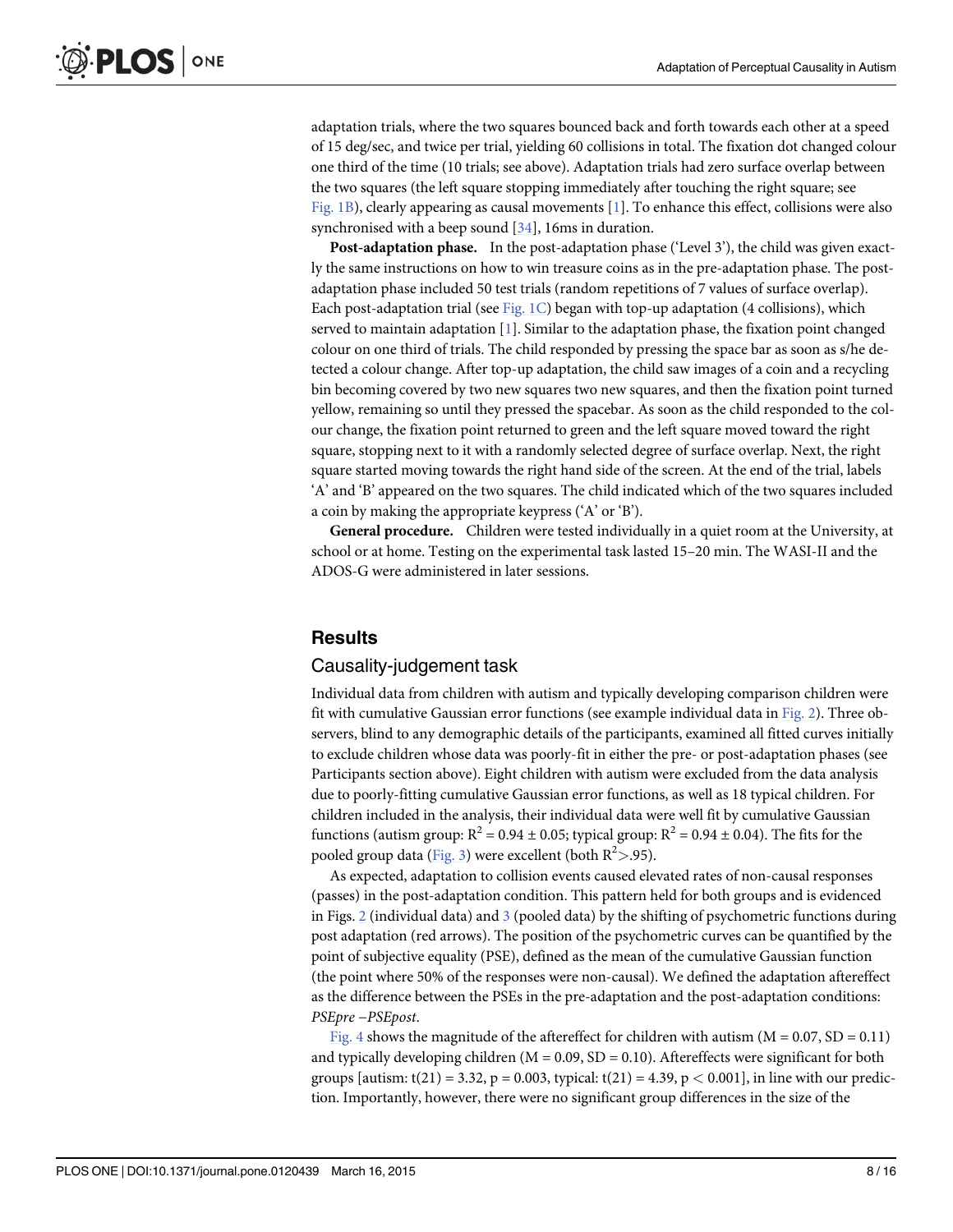<span id="page-8-0"></span>



[Fig 2. E](#page-7-0)xample data and fitted psychometric functions in the pre- and post- adaptation testing conditions from the group of children with autism (left) and the group of comparison children (right). Proportion of non-causal (pass) responses is plotted as a function of surface overlap during the test event ([Fig. 1D\)](#page-6-0). The data were fitted with cumulative Gaussian error functions, whose means estimated PSE and standard deviations estimated precision. Red arrows indicate the shifting of psychometric functions during the post-adaptation phase.

doi:10.1371/journal.pone.0120439.g002

aftereffect,  $t(42) = 0.52$ ,  $p = 0.60$ ,  $d = 0.19$ . Adaptation to perceptual causality in children with autism was found to be similar to such adaptation in typical children.

The psychometric functions provide not only an estimate of PSE, but also of precision thresholds, given by the standard deviation of the cumulative Gaussian functions. We therefore examined group differences in children's precision in identifying causal and non-causal events. Precision thresholds in the pre- (autism:  $M = 0.16$ ,  $SD = 0.11$ ; typical:  $M = 0.20$ ,  $SD = 0.11$ ) and post- (autism:  $M = 0.16$ ,  $SD = 0.10$ ; typical:  $M = 0.18$ ,  $SD = 0.08$ ) adaptation conditions for the





doi:10.1371/journal.pone.0120439.g003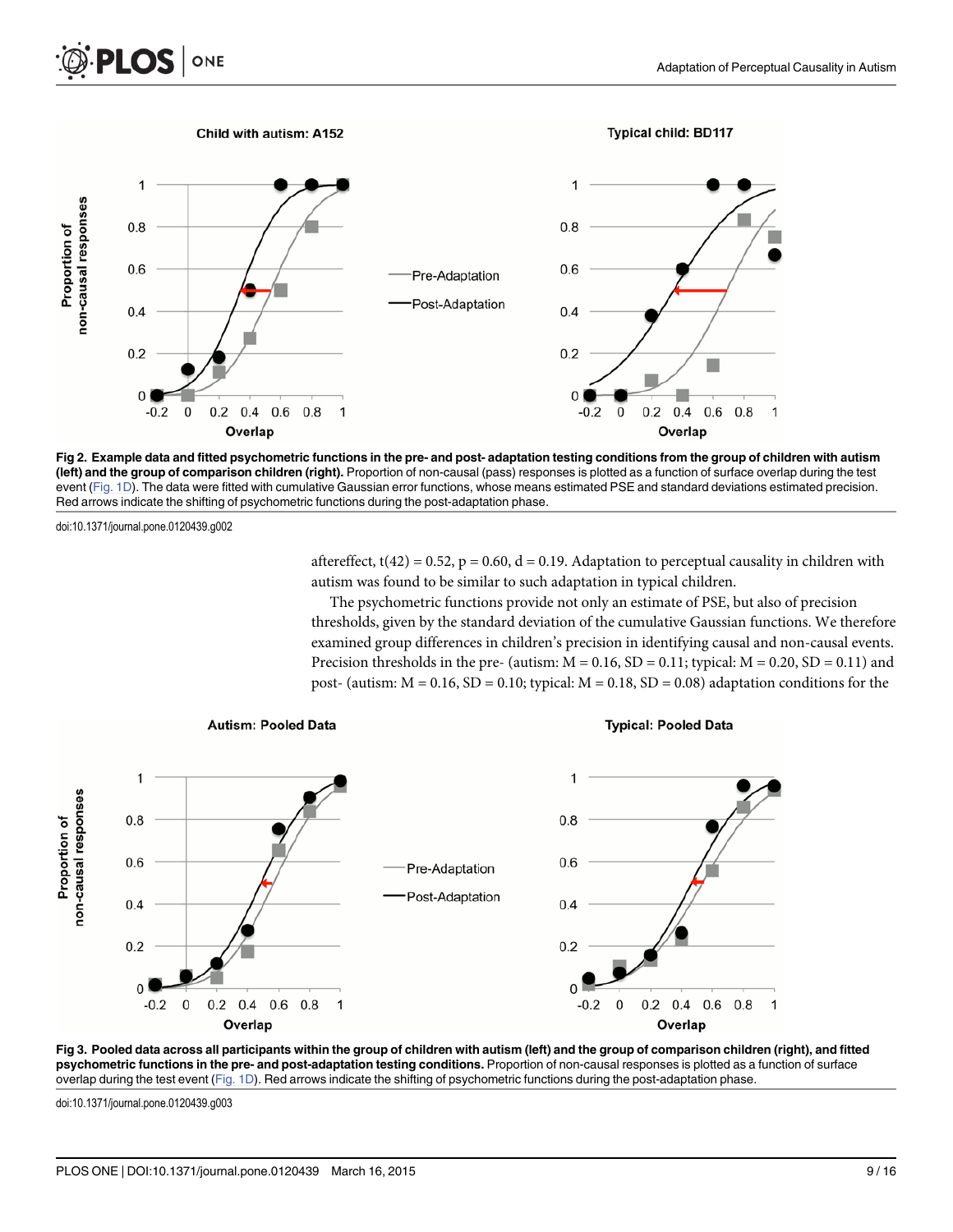<span id="page-9-0"></span>

**Size of aftereffect** 

[Fig 4. S](#page-7-0)ize of the aftereffect for the groups of typically developing comparison children and children y Procar<br>Fig 4. Size of the aftereffect for the groups of typically developing comparison children and childre<br>with ASD. The size of the aftereffect was defined as *PSEpre –PSEpost,* where *PSEpre* and *PSEpost* were the PSEs in the baseline and adapted conditions, correspondingly. Error bars correspond to ± 1 SEM.

doi:10.1371/journal.pone.0120439.g004

two groups of children are shown in Fig. 5. A mixed-design ANOVA, with condition (pre- and post- adaptation) as a repeated measures factor and group (autism and typical) as a betweenparticipants factor, revealed no main effect of condition,  $F(1,42) = 0.73$ ,  $p = 0.40$ ,  $n_p^2 = 0.02$ , no significant main effect of group,  $F(1,42) = 2.27$ ,  $p = 0.14$ ,  $n_p^2 = 0.05$ , and no significant condition x group interaction, F(1,42) = 0.40, p = 0.53,  $n_p^2$  = 0.01. This analysis suggested that children with autism were as precise as the comparison children in identifying causal and noncausal events in both the pre- and post-adaptation conditions.



Fig 5. Mean precision for perception of causality (mean of standard deviations of the fitted psychometric curves) in the pre- and post-adaptation conditions for the group children with autism (left) and the group of typically developing comparison children (right). Error bars correspond to ± 1 SEM.

doi:10.1371/journal.pone.0120439.g005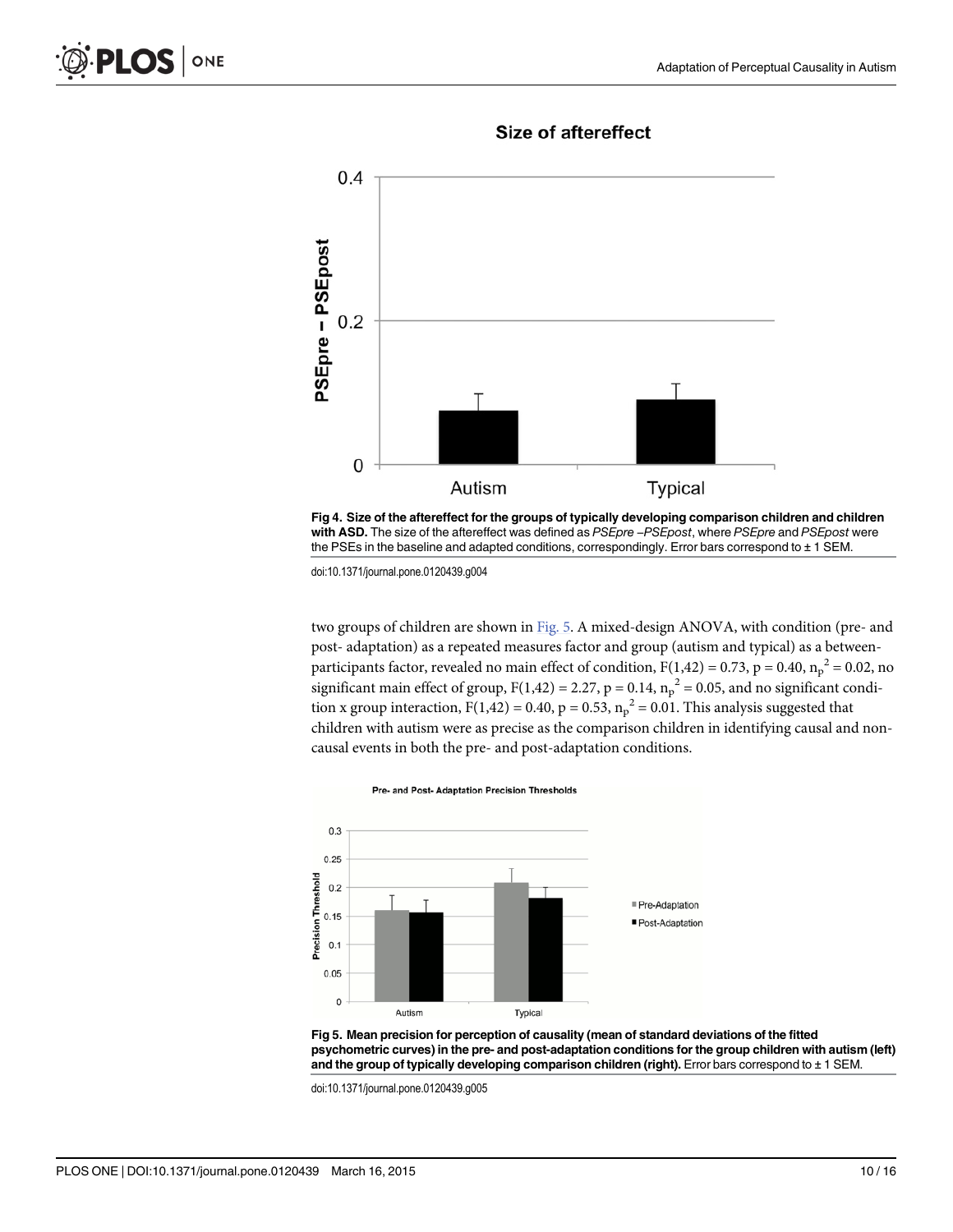Reaction Times in Change-detection task



Fig 6. Mean reaction times in the change-detection task during the pre-adaptation, the adaptation and the post-adaptation phase for the group children with autism (left) and the group of typically developing comparison children (right). Error bars correspond to  $\pm$  1 SEM.

doi:10.1371/journal.pone.0120439.g006

Additional analyses with gender as a factor in the ANOVA showed no main effects of gender and no interactions involving gender either for the size of the aftereffect or on children's precision thresholds (all  $ps > 0.26$ ). We also examined potential developmental trends in children's performance in the two tasks. When all data were combined, the magnitude of the aftereffect correlated positively with age,  $r(44) = 0.35$ ,  $p = 0.02$ , suggesting the gradual emergence of the adaptation of perceptual causality between 6 and 14 years. When the data from each group were examined separately, these correlations did not reach significance (children with autism:  $r(22) = 0.38$ , p = 0.08; typical children:  $r(22) = 0.31$ , p = .15). There were no developmental improvements in precision in the perceptual causality task [pre-adaptation:  $r(44) = -0.22$ ,  $p = 0.15$ ; post-adaptation  $r(44) = -0.17$ ,  $p = 0.26$ .

Finally, we examined the relationship between the size of the aftereffect and autistic children's scores on measures of symptomatology. No significant correlations were found  $(ADOS-G: r(18) = 0.25, p = 0.31; SCQ: r(18) = -0.29, p = 0.25).$ 

#### Change-detection task

We analysed results from the change-detection task considering two measures, reaction times and accuracy. Average reaction times (secs) in the pre-adaptation phase (autism:  $M = 0.83$ ,  $SD = 0.39$ ; typical:  $M = 0.74$ ,  $SD = 0.36$ ), the adaptation phase (autism:  $M = 0.64$ ,  $SD = 0.15$ ; typical:  $M = 0.62$ ,  $SD = 0.06$ ) and post-adaptation (autism:  $M = 0.72$ ,  $SD = 0.14$ ; typical:  $M = 0.75$ ,  $SD = 0.09$ ) are shown in Fig. 6. We conducted a mixed-design ANOVA with condition (preadaptation, adaption, and post- adaptation) as a repeated measures factor and group (autism and typical) as the between-participants factor. There was a significant quadratic effect of condition [linear: F(1,42) = 0.80, p = 0.01,  $n_p^2$  = 0.02; quadratic: F(1,42) = 18.88, p < 0.001,  $n_p^2$  = 0. 95], which validated statistically that reaction times were faster in the adaptation phase. This effect is likely to be due to the adaptation phase being simpler, as it involved no judgements of perceptual causality. Importantly, the analysis of reaction times showed no significant effect of group, F(1,42) = 0.25, p = 0.62,  $n_p^2$  = 0.01, and no significant interaction between group and condition [linear: F(1,42) = 1.01, p = 0.32,  $n_p^2 = 0.02$ ; quadratic: F(1,42) = 0.02, p = 0.90,  $n_p^2$  = 0.000]. Children with autism were therefore just as fast as typical children in their responses in the change-detection task.

We also evaluated children's accuracy in detecting the colour changes that occurred in one third of the trials in the adaptation and post-adaptation phases (there were no probabilistic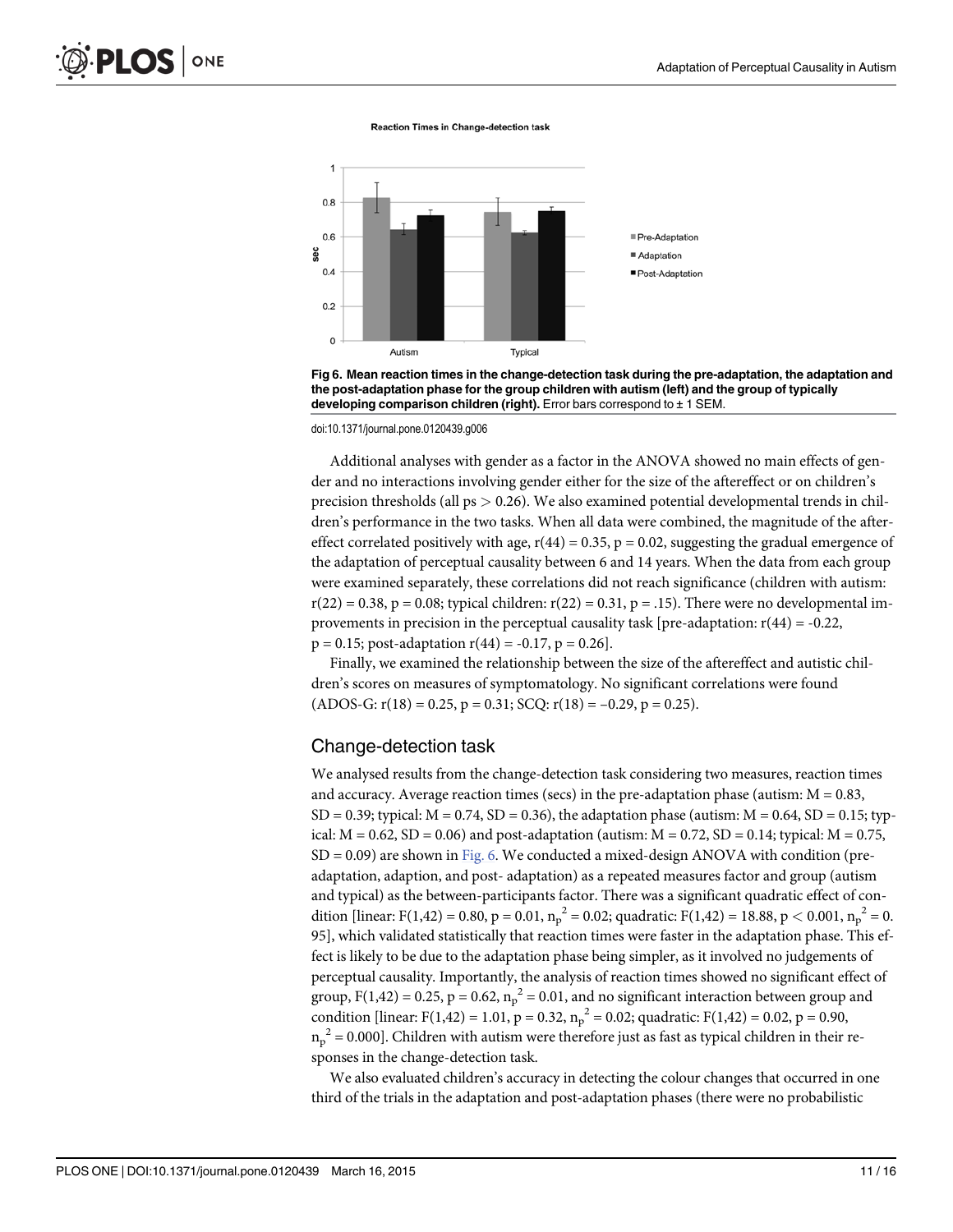**Accuracy in Change-detection task** 



Fig 7. Mean accuracy in the change-detection task during the adaptation and the post-adaptation phase for the group children with autism (left) and the group of typically developing comparison children (right). Error bars correspond to  $\pm$  1 SEM.

doi:10.1371/journal.pone.0120439.g007

colour changes in the pre-adaptation phase). Accuracy rates for the two groups in the adaptation phase (autism:  $M = 93.94$ ,  $SD = 8.20$ ; typical:  $M = 96.46$ ,  $SD = 8.66$ ) and the postadaptationz phase (autism:  $M = 84.09$ ,  $SD = 18.19$ ; typical:  $M = 85.45$ ,  $SD = 17.17$ ) are shown in Fig. 7. These were significantly higher than chance [adaptation phase: autism,  $t(21) = 25.12$ ,  $p < 0.001$ , typical, t(21) = 25.11,  $p < 0.001$ ; post-adaptation phase: autism, t(21) = 8.79,  $p < 0.001$ , typical, t(21) = 9.69,  $p < 0.001$ ], suggesting that children attended closely to the stimuli. A mixed-design ANOVA on accuracy rates with condition (adaptation and postadaptation) as a repeated-measures factor and group (autism and typical) as a betweenparticipants factor revealed a significant effect of condition,  $F(1,42) = 18.63$ ,  $p < 0.001$ ,  $n_{\mathrm{p}}^{\mathrm{-2}}$  = 0.31, suggesting that change-detection was easier during the adaptation phase. This result was also consistent with the faster reaction times in the adaptation phase. Again, there was no significant effect of group, F(1,42) = 0.32, p = 0.57,  $n_p^2$  = 0.01, and no significant group x condition interaction, F(1,42) = 0.06, p = 0.81,  $n_p^2$  = 0.001. Therefore, the accuracy rates of the two groups of children were indistinguishable. In summary, the results from the change-detection task suggested that children with autism were both as fast and as accurate in identifying the colour changes of the fixation point as typical children.

#### **Discussion**

Previous studies on adaptation in autism have provided evidence for diminished adaptive coding of high-level (social) stimuli, including facial identity ( $[11]$  $[11]$  $[11]$ ; see also  $[20]$  $[20]$  $[20]$ , for similar findings in relatives of children with autism), facial configuration  $[17]$  $[17]$  $[17]$ , and eye-gaze direction  $[18]$  $[18]$  $[18]$ . Since adaptation is ubiquitous in perceptual systems, we reasoned that diminished adaptive coding might be pervasive in autism and extend beyond faces. To test this possibility, we developed a child-friendly task to examine adaptation to perceptual causality in children with autism and typically developing children of similar age and ability. Our results indicate, contrary to our suggestion that children with autism adapted to perceptual causality to the same extent as typical children. The fact that children's decision accuracy to the stimuli was similar across groups suggests that the results do not reflect inattention in our participants. These findings therefore suggest that diminished adaptation does not extend to low-level visual information.

We also found that the two groups were indistinguishable in precision in judging perceptual causality prior to adaptation. This finding is consistent with Congiu et al.  $[21]$  $[21]$  $[21]$ , who found that children with autism recognized physical causality similarly to their typically developing peers.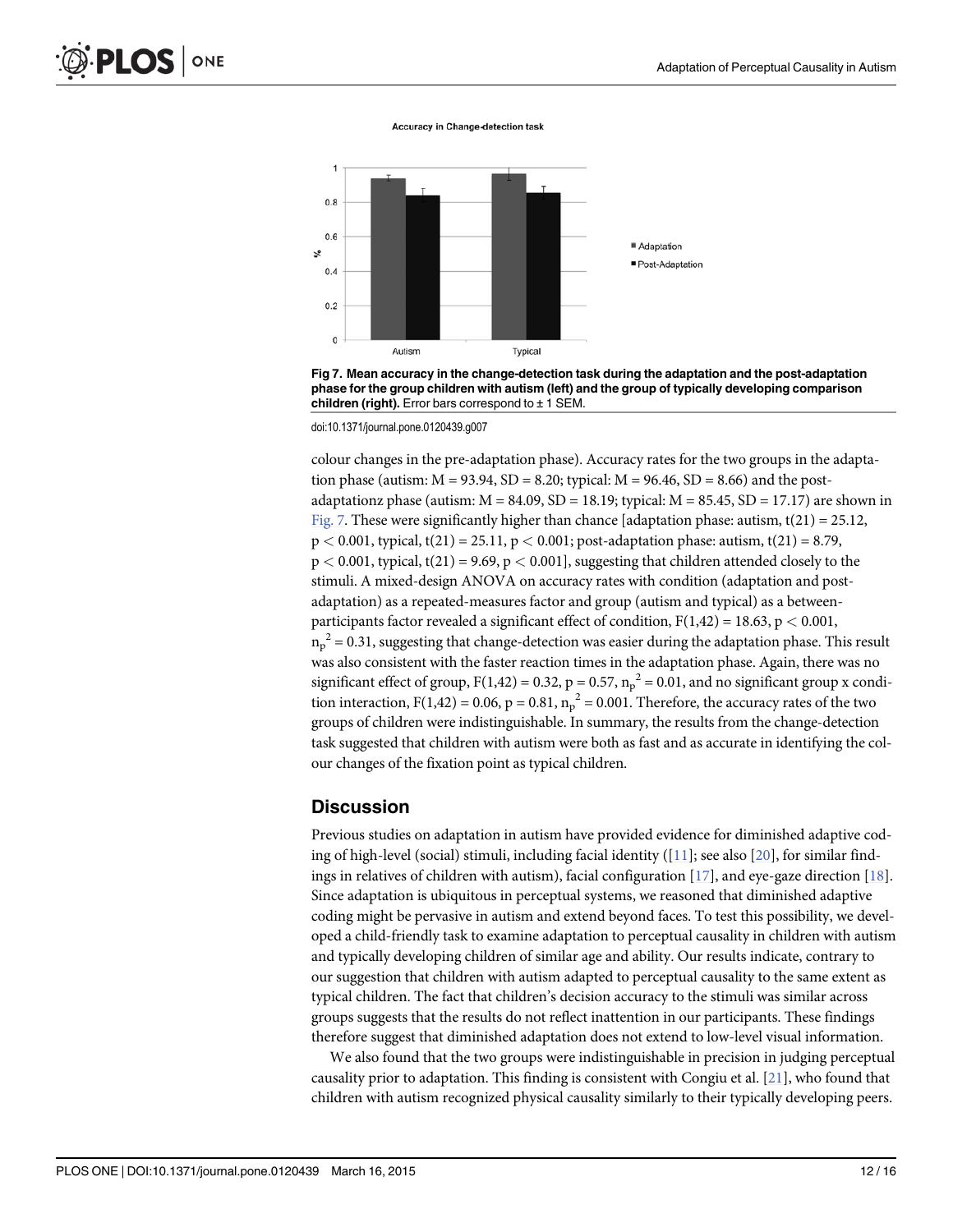<span id="page-12-0"></span>Ray and Schlottman [[22](#page-14-0)], however, found poor recognition of causality in launch events in younger children with autism. These authors had attributed the difficulties children with autism had in recognizing causality in launch events to attentional limitations (e.g., [[35](#page-15-0)]), which were critical in identifying short durations (specifically involved in launch events in their paradigm). Congiu et al. [\[21\]](#page-14-0) argued that older children with autism might overcome these limitations with age. In our paradigm, we controlled for attention and found no differences between the two groups.

The size of the aftereffect in typical children was 0.09, compared to 0.27 in the original study by Rolfs et al. [\[1](#page-13-0)] with typical adults, potentially indicative of a weaker aftereffect in children. This difference could suggest that adaptation of perceptual causality is still maturing in the age range of our sample. However, it is also possible that the discrepancy in the results was due to methodological differences between the two studies including the number of trials, amount of adaptation and top-up adaptation, stimuli type—differences that were necessary to ensure that the current task was developmentally appropriate and engaging for children.

Our findings are also inconsistent with many prominent theories of autistic perception, such as the weak central coherence theory, which suggests reduced global processing in autism [\[36](#page-15-0)], and the enhanced perceptual functioning account [[37](#page-15-0)], which posits that a localprocessing bias leads to strengths in the processing of simple stimuli and to weaknesses in the processing of more complex stimuli. These two theories are similar in assuming difficulties in the integration of local sensory signals, which compromise the formation of global percepts in autism. In our task, judging perceptual causality in the animations required the efficient encoding of spatiotemporal contingencies in visual input presented in different areas of the screen. Our paradigm therefore involved complex stimuli and relied upon global processing. The finding that children with autism were indistinguishable from typically developing children in terms of their precision of perceptual causality judgments challenges accounts assuming difficulties in the integration of local sensory input in autism—at least at low perceptual levels.

Our study clearly shows that adaptation to perceptual causality is not attenuated in autism. This finding raises questions about the pervasiveness of diminished adaptation in autism. There are three potential possibilities.

One possibility is that earlier findings for diminished adaptation of faces do not generalize beyond facial stimuli. If this is the case, diminished adaptation, and possibly adaptive coding, might reflect face-reading difficulties that underlie many of the social difficulties in autism, rather than a general problem with adaptation. Many studies have shown a link between adaptation to face stimuli and face-processing abilities. For example, Dennett et al. [[38](#page-15-0)], reported significant correlations between face aftereffects and face recognition abilities in typical adults. Also, Pellicano et al. [\[18\]](#page-14-0) showed that being less accurate in categorizing subtle deviations of eye-gaze direction was linked to diminished adaptation to eye-gaze in children with autism. In Pellicano et al. [[11](#page-14-0)], however, children with autism were less adaptable to face-identity, but as precise as typically developing children of similar age and ability in identifying faces. Possible reasons for these discrepancies could be the simplicity of the discrimination required (between only two identities) and the extensive training of the participants in Pellicano et al. [[11](#page-14-0)].

A second possibility is that diminished adaptation is not limited to faces, but extends to high-level social stimuli. This could be tested using adaptation paradigms that distinguish between face-processing and social difficulties in autism, for instance, paradigms addressing the perception of biological motion (typically using point-light-display representations of human actions, based on key anatomical points, e.g., [\[39\]](#page-15-0)). The efficient processing of biological motion is important for a wide range of social abilities, such as inferring other people's emotions, mood, and intentions (e.g., [[40\]](#page-15-0)). Neuroimaging studies have suggested that biological motion is supported by high-level neuronal mechanisms within the superior temporal gyrus (STS),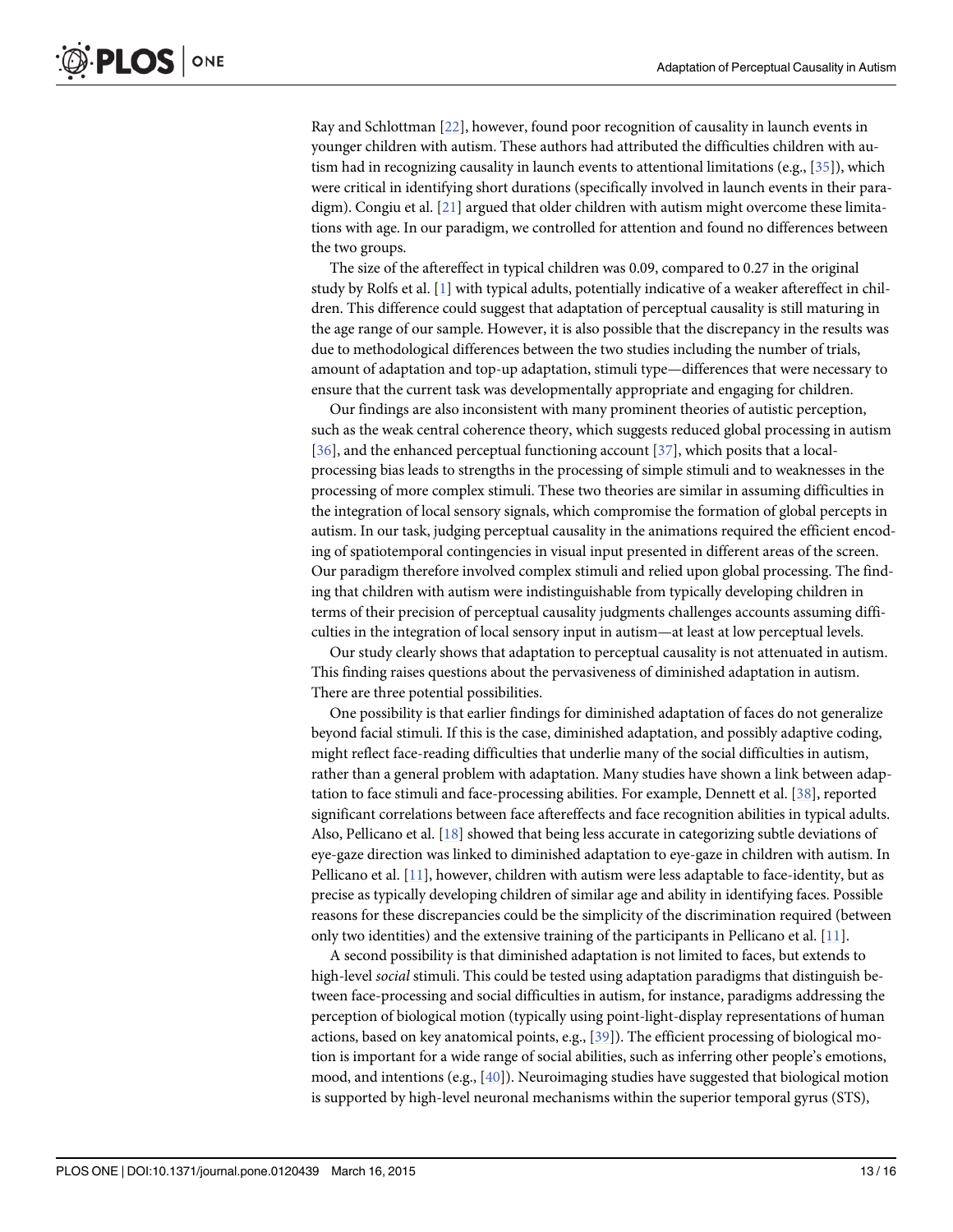<span id="page-13-0"></span>a brain area that is also involved in the processing of faces [\[41\]](#page-15-0), as well as the extrastriate and fusiform body areas (EBA and FBA;  $[42]$  $[42]$  $[42]$ ). The perception of biological motion in typical devel-opment is also subject to adaptation, for example, to the gender of a walking figure [\[43,](#page-15-0) [44\]](#page-15-0). Individuals with autism present reduced sensitivity to biological motion and differences in the brain activation patterns following the presentation of relevant biological stimuli [[45](#page-15-0), [46](#page-15-0), [47](#page-15-0)]. It would be of great interest to study whether individuals with autism also present diminished adaptation to biological motion.

A third possibility is that diminished adaptation of high-level processes is indeed a general property of autism, including social and non-social processes, but not the specific adaptation of "causation". Indeed there is some suggestion [[48](#page-15-0)] that the particular paradigm of Rolfs et al. [1] does not examine adaptation of causality per se, but adaptation of a more specific attribute, such as perceived malleability. Thus it is possible that high-level processes do, in general, show reduced adaptation in autism.

This possibility can be tested using paradigms that tap non-social processes of high-level vision, for example, numerosity. Numerosity is supported by a composite of different processes, including basic perceptual and high-level brain networks (e.g., temporal and parietal regions; [\[49](#page-15-0), [50](#page-15-0)]). Findings that numerosity is subject to adaptation [[51](#page-15-0)] are suggestive of a primary visual process, which is independent of mechanisms related to visual features, such as texture perception [\[52\]](#page-15-0). The ability to estimate numerosity in visual scenes is less likely to contribute to social abilities, and indeed anecdotal reports have suggested superior number sense abilities in autism (though see [\[50\]](#page-15-0), for poorer abilities for large numerosity estimation in adults with autism). Preliminary results from our laboratory  $[53]$  suggest that adaptation to number is reduced with autism.

Our results highlight the need for a more nuanced account for adaptation in autism, explaining in particular the potentially uneven adaptation profile in autism. Such an account will need to be based on evidence from the contrastive study of adaptation across different stimuli dimensions, including low-level vs. high-level vision, social vs. non-social stimuli, face-related vs. non-face-related social stimuli, and combinations of these. Addressing this issue will be highly informative for our understanding of autistic perception, as well as the mechanisms that underlie visual adaptation more broadly.

#### Acknowledgments

We are very grateful to the children, families and school staff who kindly took part in this research. Thanks also to Giulia Cappagli for helping with the development of child-friendly instructions for the task, piloting and data collection, and to David Aagten-Murphy and Marco Cicchini for assistance with the experimental design and data analysis.

#### Author Contributions

Conceived and designed the experiments: TK MT LN NB DB EP. Performed the experiments: LN TK MT. Analyzed the data: TK MT. Contributed reagents/materials/analysis tools: TK MT. Wrote the paper: TK MT LN NB DB EP.

#### **References**

- [1.](#page-1-0) Rolfs M, Dambacher M, Cavanagh P. Visual adaptation of the perception of causality. Curr Biol. 2013; 23: 250–254. doi: [10.1016/j.cub.2012.12.017](http://dx.doi.org/10.1016/j.cub.2012.12.017) PMID: [23313360](http://www.ncbi.nlm.nih.gov/pubmed/23313360)
- [2.](#page-1-0) Schlottmann A, Allen D, Linderoth C, Hesketh S. Perceptual causality in children. Child Dev. 2002; 73: 1656–1677. PMID: [12487485](http://www.ncbi.nlm.nih.gov/pubmed/12487485)
- [3.](#page-1-0) Schlottmann A, Surian L. Do 9-month-olds perceive causation-at-a-distance? Perception. 1999; 28, 1105–1113. PMID: [10694960](http://www.ncbi.nlm.nih.gov/pubmed/10694960)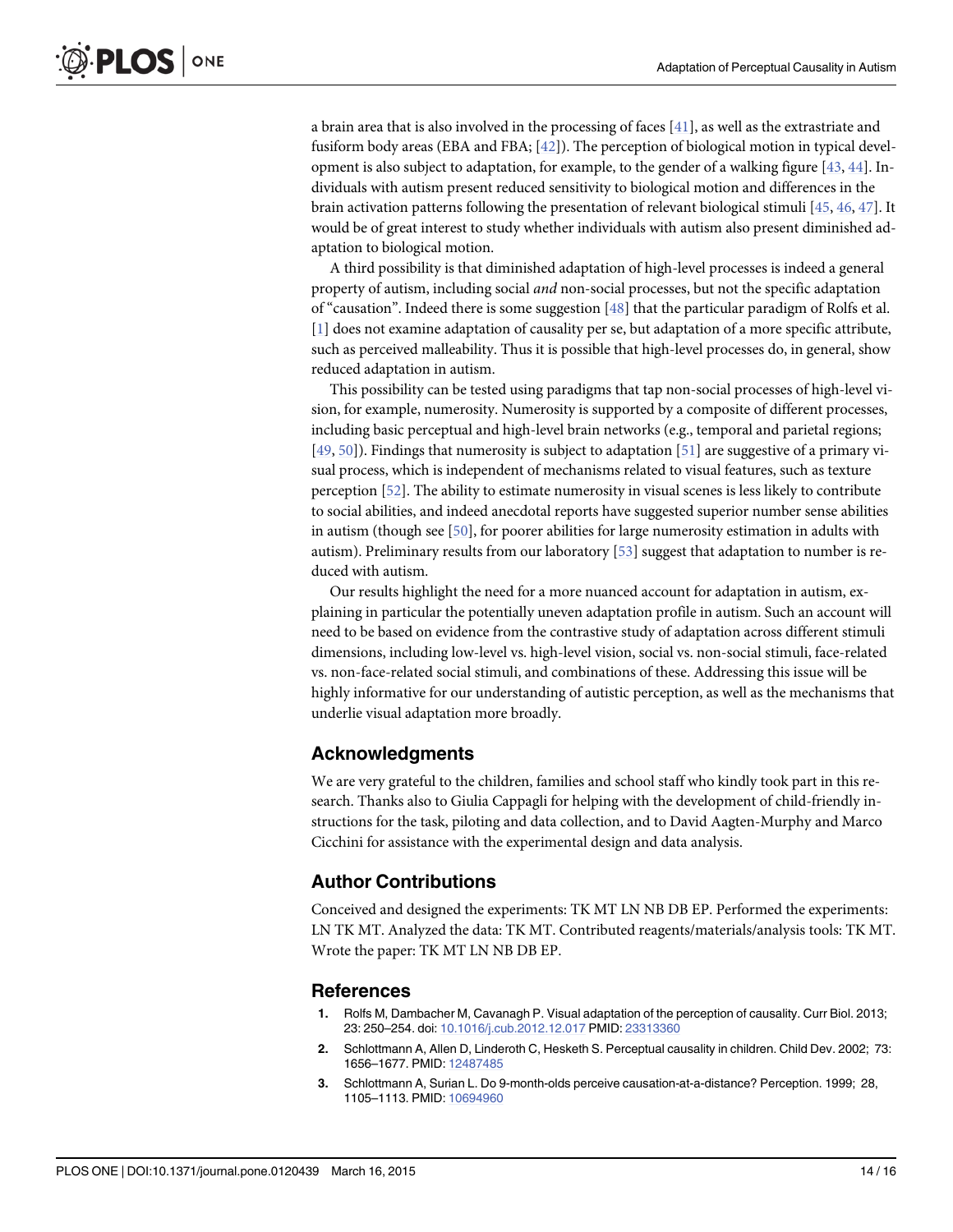- <span id="page-14-0"></span>[4.](#page-1-0) Schlottmann A, Ray E, Mitchell A, Demetriou N. Perceived social and physical causality in animated motion: spontaneous reports and ratings. Acta Psychol. 2006; 123: 112–143. PMID: [16908002](http://www.ncbi.nlm.nih.gov/pubmed/16908002)
- [5.](#page-1-0) White PA. Perception of forces exerted by objects in collision events. Psych Rev. 2009; 116: 580–601. doi: [10.1037/a0016337](http://dx.doi.org/10.1037/a0016337) PMID: [19618988](http://www.ncbi.nlm.nih.gov/pubmed/19618988)
- [6.](#page-1-0) Rips LJ. Causation from perception. Perspect Psychol Sci. 2011; 6: 77–97.
- [7.](#page-1-0) Kohn A. Visual adaptation: physiology, mechanisms, and functional benefits. J Neurophysiol. 2007; 97: 3155–3164. PMID: [17344377](http://www.ncbi.nlm.nih.gov/pubmed/17344377)
- [8.](#page-1-0) Knapen T, Rolfs M, Cavanagh P. The reference frame of the motion aftereffect is retinotopic. J Vis. 2009; 9: 1–7.
- [9.](#page-1-0) American Psychiatric Association. Diagnostic and statistical manual of mental disorders. 5th ed. Arlington: American Psychiatric Publishing; 2013.
- [10.](#page-1-0) Pellicano E. Sensory symptoms in autism: A blooming, buzzing confusion? Child Dev Perspect. 2013; 7: 143–148.
- [11.](#page-1-0) Pellicano E, Jeffery L, Burr D, Rhodes G. Abnormal adaptive face-coding mechanisms in children with autism spectrum disorder. Curr Biol. 2007; 17: 1508–1512. PMID: [17764946](http://www.ncbi.nlm.nih.gov/pubmed/17764946)
- [12.](#page-1-0) Pellicano E, Burr D. When the world becomes too real: A Bayesian explanation of autistic perception. Trends Cogn Sci. 2012; 16: 504–510. doi: [10.1016/j.tics.2012.08.009](http://dx.doi.org/10.1016/j.tics.2012.08.009) PMID: [22959875](http://www.ncbi.nlm.nih.gov/pubmed/22959875)
- [13.](#page-1-0) Barlow H. Conditions for versatile learning, Helmholtz's unconscious inference, and the task of perception. Vis Res. 1990; 30: 1561–1571. PMID: [2288075](http://www.ncbi.nlm.nih.gov/pubmed/2288075)
- [14.](#page-1-0) Clifford CWG, Webster MA, Stanley GB, Stocker AA, Kohn A, Sharpee TO et al. Visual adaptation: Neural, psychological and computational aspects. Vis Res. 2007; 47: 3125–3131. PMID: [17936871](http://www.ncbi.nlm.nih.gov/pubmed/17936871)
- [15.](#page-1-0) Webster MA, Werner JS, Field DJ. Adaptation and the Phenomenology of Vision. In: Clifford C, Rhodes G, editors. Advances in Cognition Series: Vol.2. Fitting the Mind to the World: Adaptation and Aftereffects in High Level Vision. Oxford: Oxford University Press; 2005. pp. 241–277. doi: [10.1111/j.1460-](http://dx.doi.org/10.1111/j.1460-9568.2010.07194.x) [9568.2010.07194.x](http://dx.doi.org/10.1111/j.1460-9568.2010.07194.x) PMID: [20584179](http://www.ncbi.nlm.nih.gov/pubmed/20584179)
- [16.](#page-1-0) Cook R, Brewer R, Shah P, Bird G. Intact facial adaptation in autistic adults. Autism Res. 2014; 7: 481–490. doi: [10.1002/aur.1381](http://dx.doi.org/10.1002/aur.1381) PMID: [24757172](http://www.ncbi.nlm.nih.gov/pubmed/24757172)
- [17.](#page-1-0) Ewing L, Pellicano E, Rhodes G. Atypical updating of face representations with experience in children with autism. Dev Neurosci. 2013; 16: 116–123.
- [18.](#page-2-0) Pellicano L, Rhodes G, Calder A. Reduced eye-gaze aftereffects in autism: Further evidence of diminished adaptation. Neuropsychologia. 2013; 51: 1504. doi: [10.1016/j.neuropsychologia.2013.03.021](http://dx.doi.org/10.1016/j.neuropsychologia.2013.03.021) PMID: [23583965](http://www.ncbi.nlm.nih.gov/pubmed/23583965)
- [19.](#page-2-0) Rutherford MD, Troubridge E, Walsh J. Visual Afterimages of Emotional Faces in High Functioning Autism. J Autism Dev Disord. 2012; 42: 221–229. doi: [10.1007/s10803-011-1233-x](http://dx.doi.org/10.1007/s10803-011-1233-x) PMID: [21465335](http://www.ncbi.nlm.nih.gov/pubmed/21465335)
- [20.](#page-2-0) Fiorentini C, Gray L, Jeffery L, Rhodes G, Pellicano E. Reduced face identity aftereffects in relatives of children with autism. Neuropsychologia. 2012; 50: 2926–2932. doi: [10.1016/j.neuropsychologia.2012.](http://dx.doi.org/10.1016/j.neuropsychologia.2012.08.019) [08.019](http://dx.doi.org/10.1016/j.neuropsychologia.2012.08.019) PMID: [22968036](http://www.ncbi.nlm.nih.gov/pubmed/22968036)
- [21.](#page-2-0) Congiu S, Schlottman A, Ray E. Unimpaired perception of causality, but impaired perception of animacy in high-functioning children with Autism. J Autism Dev Disord. 2010; 40: 39–53. doi: [10.1007/](http://dx.doi.org/10.1007/s10803-009-0824-2) [s10803-009-0824-2](http://dx.doi.org/10.1007/s10803-009-0824-2) PMID: [19636691](http://www.ncbi.nlm.nih.gov/pubmed/19636691)
- [22.](#page-2-0) Ray E, Schlottmann A. The perception of social and mechanical causality in young children with ASD. Res Autism Spectr Disord. 2007; 1: 266–280.
- [23.](#page-2-0) Alais D, Blake R. Neural strength of visual attention gauged by motion adaptation. Nat Neurosci. 1999; 2: 1015–18. PMID: [10526342](http://www.ncbi.nlm.nih.gov/pubmed/10526342)
- [24.](#page-2-0) Boynton GM. Adaptation and attentional selection. Nat Neurosci. 2004; 7: 8-10. PMID: [14699411](http://www.ncbi.nlm.nih.gov/pubmed/14699411)
- [25.](#page-2-0) Rhodes G, Jeffery L, Evangelista E, Ewing L, Peters M, Taylor L. Enhanced attention amplifies face adaptation. Vis Res. 2011; 51: 1811–19. doi: [10.1016/j.visres.2011.06.008](http://dx.doi.org/10.1016/j.visres.2011.06.008) PMID: [21704059](http://www.ncbi.nlm.nih.gov/pubmed/21704059)
- [26.](#page-2-0) Ewing L, Leach K, Pellicano L, Jeffery L, Rhodes G. Reduced face aftereffects in autism are not due to poor attention. PLoS ONE. 2013; 8: [e81353]. doi: [10.1371/journal.pone.0081353](http://dx.doi.org/10.1371/journal.pone.0081353) PMID: [24312293](http://www.ncbi.nlm.nih.gov/pubmed/24312293)
- [27.](#page-3-0) Wechsler D. Wechsler Abbreviated Scale of Intelligence. San Antonio: The Psychological Corporation; 1999.
- [28.](#page-3-0) Rutter M, Bailey A, Lord C. Social communication questionnaire. Los Angeles: Western Psychological Services; 2003.
- [29.](#page-2-0) Lord C, Rutter M, DiLavore PC, Risi S. Autism Diagnostic Observation Schedule (WPS edition). Los Angeles: Western Psychological Services; 1999.